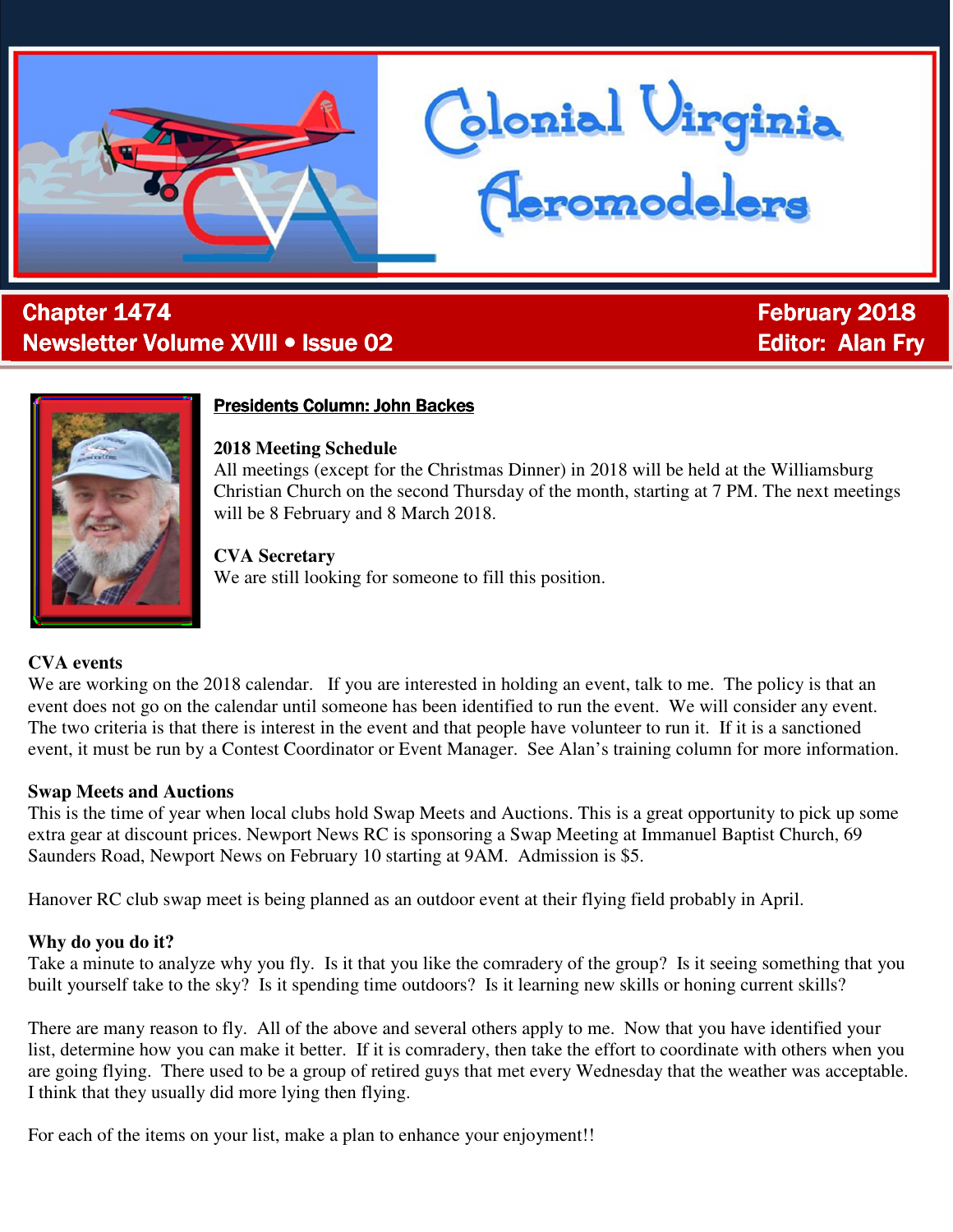#### **Show and Tell**

We are going to have a short show and tell at the end of each meeting. I would like this to be a major part of each meeting.

**Contact Me**  Phone: 757-876-1241 Email: jb753@cox.net Address: 8630 Diascund Road, Lanexa, Va. 23089



### Secretary's Report: Minutes Taken By Tex Harrison

The meeting was called to order by the Vice President at 7:00 PM. Fifteen members were present. The Vice Present announced that the club secretary, Richard Brown, had resigned and that the club would need a volunteer too fill that position. Alan Fry asked if anyone knew the where the club notes that Gary Clifford had put together are located. It was explained that all the notes, minutes and official correspondence conducted by CVA is maintained by the Secretary and passed on the next secretary. Someone will contact Dick to get the files.

The Treasurer reported on the club's finances.

#### **Site Improvement**

Bill Talbot reported that due to the bad weather there had been no maintenance done at the field. Bill said that when the weather gets better he plans to get all the equipment into good shape.

#### **Activities**

The Vice President reminded the members that there would be an Indoor Fly on January 15 at the Boo Williams Sports Complex in Hampton from 10 am to 2 pm. Also, The NNRC would be holding a Swap Meet on February 10 at Immanuel Baptist Church, 69 Saunders Road, Newport News.

Bill Talbot described how Pattern Fly Events were held when he was participating the program. He showed the typical trophies that were given out. Discussed the types maneuvers, how they were performed and how they were scored. He talked about the A, B, & C categories and how flyers advanced in the categories.

John Backes asked how the members felt about having only one quad race this year and allowing the quad club have use the entire field. Regular flying would be suspended in the same matter it is when CVA has a special event at the field. The Treasurer mentioned that the club took in more money at the last quad race than any other event. The proposal was discussed. A motion was made to allow the Quad Club use the CVA Flying Field for one race during the year 2018. The motion was second, a vote taken and approved unanimously. John will coordinate with the Quad Club.

The Vice President said that there were not many events scheduled this year because no one wanted to run them. If you are interested in running an event bring it up at the next meeting.

Alan Fry announced that he would not be the CD for the National Model Aviation Day event this year. He said that he would be glad to help the next CD. This is the largest event the club puts on and Alan has done a great job making it that way. Thanks Alan!

**Safety**  No Report

**Training** 

No Report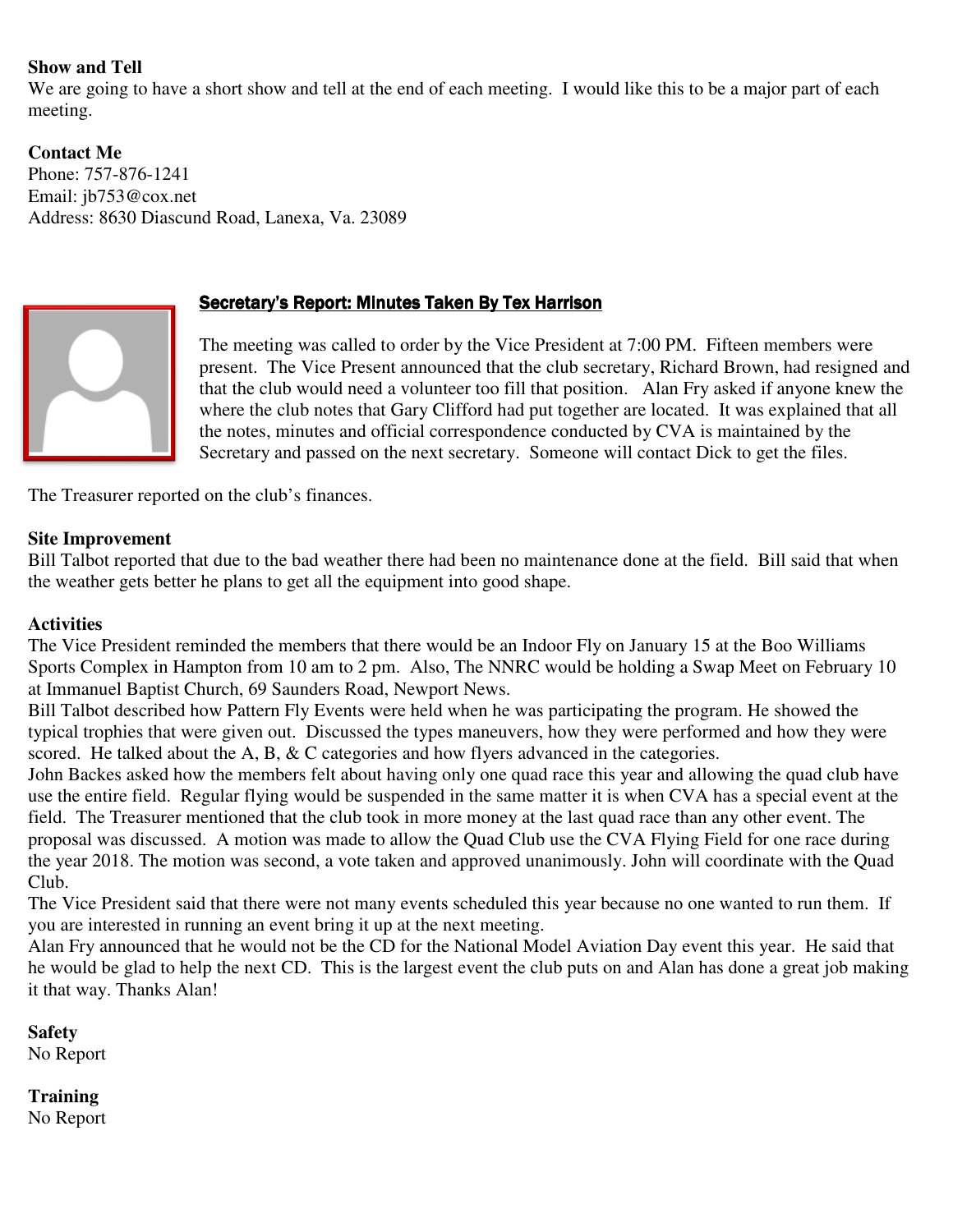## **Club Promotion**

No Report

#### **Old Business**

The Vice President reported the club had received a letter from FISH thanking the club for the donations we have make to their origination.

Bill Talbot presented the Broken Prop Award to Don Trump for having the most crashes during 2017. Bill could not make the presentation at the Christmas dinner because Don was unable to attend.

John Backes said he thought the low attendance at this years the Christmas dinner was because we needed a more private place to have the dinner. He suggested that next year the club consider renting a room from one of the local clubhouses and have the dinner catered. He felt the room could be rented for \$45.00 - \$50.00 an hour and the meal would depend on what the club wanted to pay. After the suggestion was discussed, John said he would look into the possibilities and get back to the club.

### **New Business**

Jon Persons made a motion that the club makes a donation to The Williamsburg Christian Church of \$200.00 for allowing CVA to use their facility for our meetings. Tom Treese seconded the motion. It was discussed, a vote taken and approved unanimously.

### **Show and Tell**

John Backes showed the ISDT- 100 Smart Discharger for discharging Lithium-Polymer batteries, saying leaving these batteries charged when not in use is one of the best ways to destroy them. It will discharge a battery to the 3.8 recommended storage voltage. It can handle 2 to 6 cell batteries at .5 to 6 amps. The cost is \$40.00.

Steve Kolet showed his new Micro Quad that he purchased for \$30.00.

There being no further business, the meeting was adjourned at 8:00 PM



# **Training: Alan Fry**

## **Website of the Month**

As you may know, Newport News Park RC is having their annual swap meet on February 10<sup>th</sup>. The swap meet is a great way to save some money while adding to your airplane fleet and your parts drawer. Here is a link to NNPRC Facebook page that contains a flyer with more information on the swap meet:

https://www.facebook.com/Newport-News-Park-Radio-Control-Club-125501124355/

**Do you have a favorite website? If so, let me know and I will put it in the newsletter. Favorite online store, how to build, how to fly, etc- send me the link! My email address:** 

AlanWFEmail-CVA@yahoo.com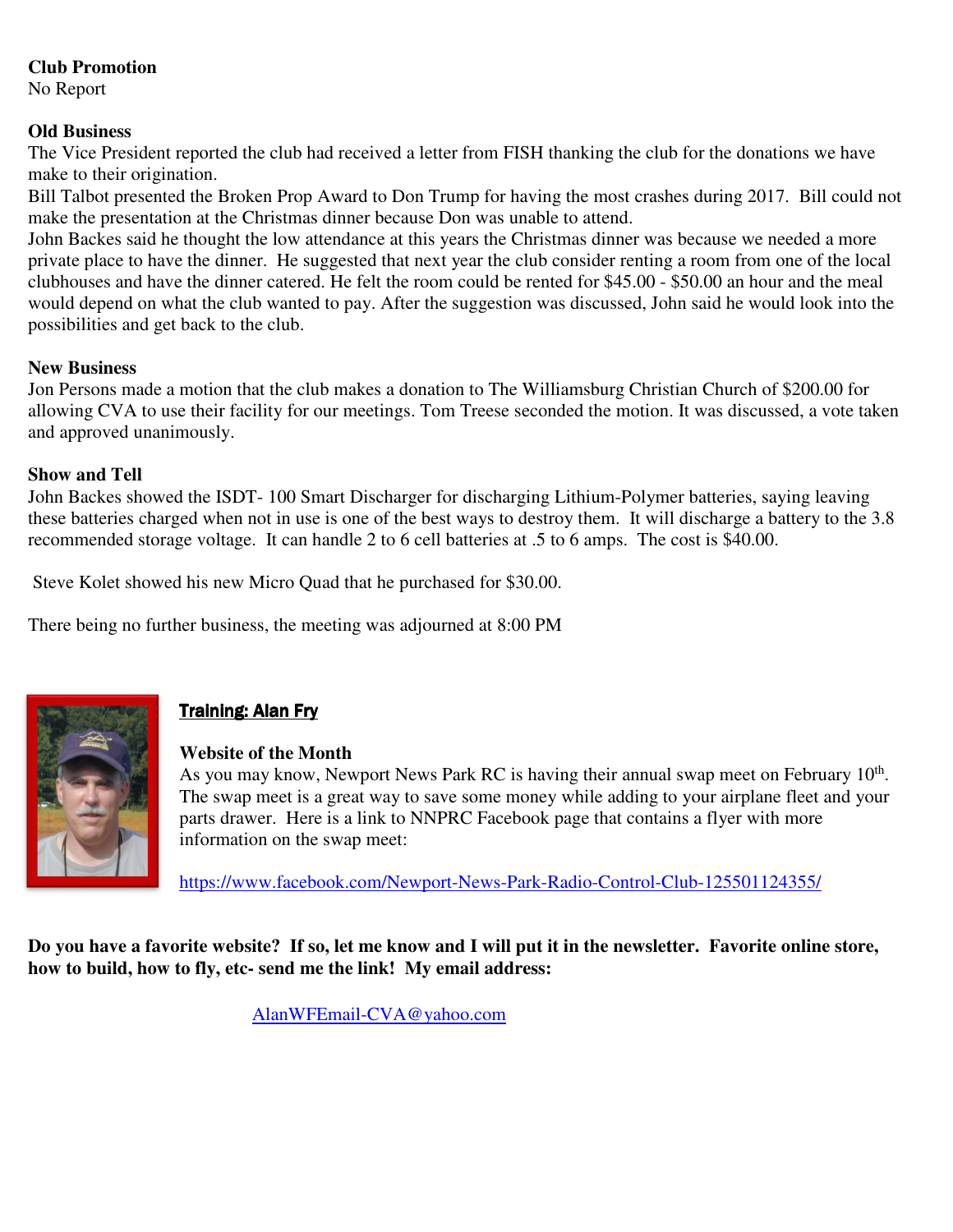#### **Training Column- AMA Contest Director vs Event Manager**

At the last few club meetings there has been discussion about CVA events for 2018. Tom announced that he is stepping down as the CD for the warbirds event, and I announced that I will not be the CD for the NMAD event (I will help with promoting NMAD). Therefore, we need other CVA members to step up to the plate and help out with running our events! To that end, I decided to reprint a previous article that I wrote on AMA's Event Manager and Contest Director. I encourage you to consider becoming an Event Manager. The effort required is minimal, it would be beneficial to CVA, and it is a great way to save some bucks on your AMA dues. Here is my previous article: I recently discovered that AMA has created a new position for members that desire to run AMA sanctioned events. It is called "AMA Event Manager". From the AMA website:

# **AMA EVENT MANAGER**

**ROLES/RESPONSIBILITIES:** Event manager can sanction **non-rule book** Model Aviation events. Learn more by viewing the Event Manager Guide. If you want to sanction rule-book events you will need to be an AMA Contest Director. Responsibilities include sanctioning, verifying AMA membership, creating a safe experience following AMA's safety code.

**ELIGIBILITY:** Adult AMA members with minimum of 1 consecutive year of membership.

**BENEFITS:** Benefits include 50% off membership when following the guidelines.

### **COST \$25** (One-time fee)

**Note:** Limited to non-rule book events (Fun Flys, Fly-Ins and Demonstrations). All of the events that we have at CVA are non-rule book events that an Event Manager would be qualified to run.

## **HOW DO I BECOME AN EVENT MANAGER?**

- 1. Pass the on-line, open book, test.
- 2. Provide 3 AMA Members as references.
- 3. Once you pass the on-line course your request will be reviewed by your district VP.
- 4. Once your request is approved you will be asked to pay a one-time fee of \$25.
- 5. After your fee is received your membership record will be updated with your new Event Manager credentials.
- 6. You will receive a new membership card and certificate in the mail.
- 7. After you run your second event as Event Manager and turn in your paperwork you will receive credit towards your membership dues.
- 8. You are required to run one event per year to continue to receive the membership dues credit.

So, consider becoming an AMA Event Manager. It is a great way to help out CVA with its yearly events, and you get to save some money with your yearly AMA dues. For more information:

http://www.modelaircraft.org/credentials.aspx

See you at the field.

Alan Fry Training Coordinator